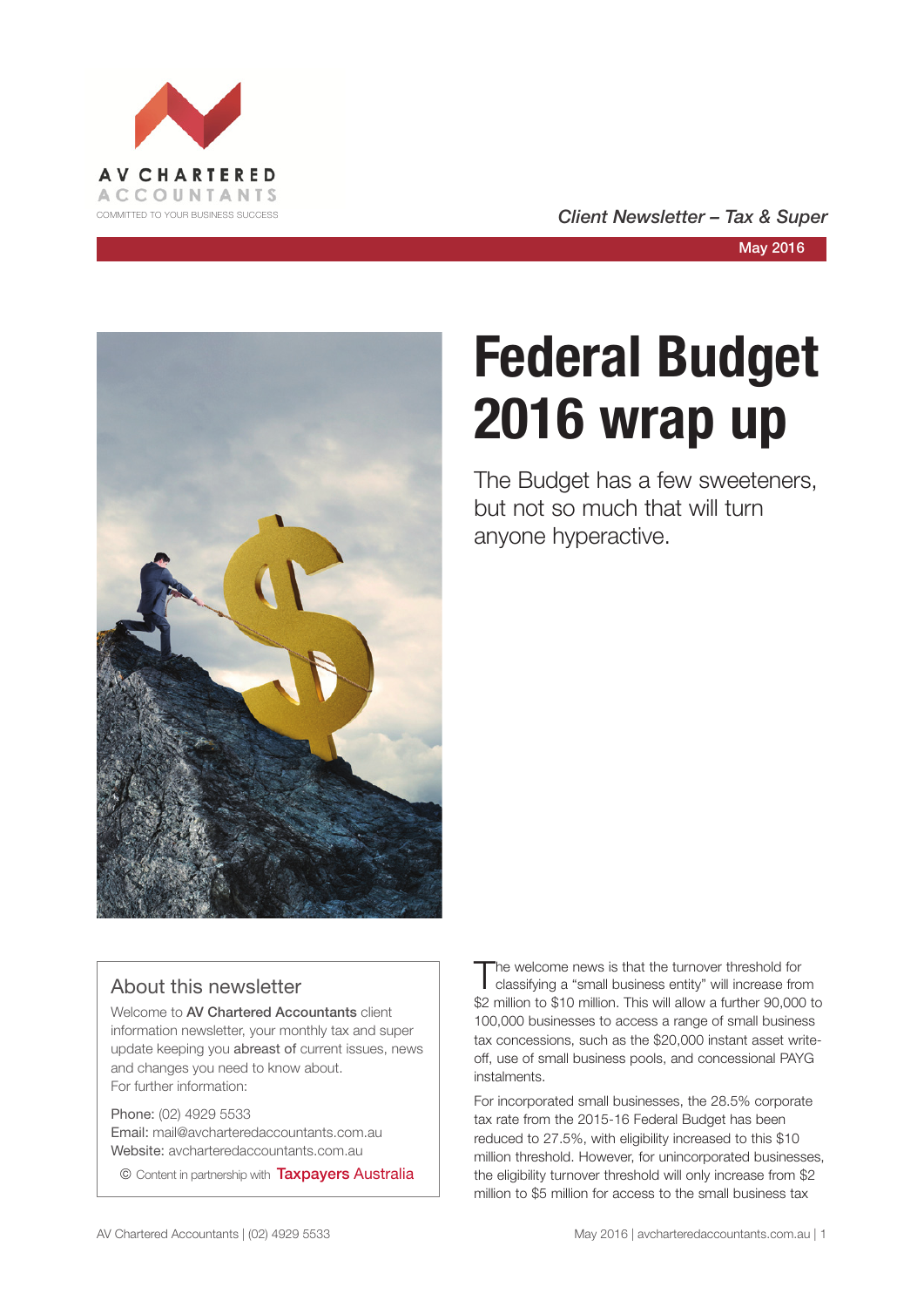discount. The offset will be gradually increased from 5% to 16% over the next 10 years but still capped at \$1,000 per eligible individual.

Disappointingly however, the current \$2 million threshold will be retained for access to the highly valuable small business CGT concessions. This undoubtedly creates an administrative headache, but be assured that we are here to help you manage this.

On the super front, the government has performed a "Robin Hood" by reducing the concessions available to the wealthy in favour of giving incentives to parents and low income earners. This will be achieved by replacing the Low Income Super Contribution scheme with a Low Income Superannuation Tax Offset (more details below), and measures to allow people who have missed work to make top-up payments when back at work.



#### INCREASING THE SMALL BUSINESS ENTITY TURNOVER THRESHOLD

The government will increase the small business entity turnover threshold from \$2 million to \$10 million from 1 July 2016. The current \$2 million threshold will be retained for access to the small business CGT concessions. The eligibility threshold for the unincorporated small business tax discount will be raised to \$5 million.

The government anticipates that an additional 90,000 to 100,000 businesses will be able to access the small business concessions because of the increase in the threshold to \$10 million. A selection of concessions available for small business and eligible thresholds is laid out in the table below.

#### INCREASING THE UNINCORPORATED SMALL BUSINESS TAX DISCOUNT

The government will increase the tax discount for unincorporated small businesses incrementally from the current 5% to 16% over 10 years.

This will coincide with staggered cuts in the corporate tax rate to 25%. The current cap of \$1,000 per individual for each income year will be retained.

The discount is available to individual taxpayers with business income from an unincorporated small business entity. Currently the aggregated turnover threshold of the small business is \$2 million. The government intends to increase this threshold to \$5 million.

| <b>Aggregated</b><br>annual<br>turnover | \$20,000<br>instant asset<br>write-off | <b>Small</b><br><b>business CGT</b><br><b>concessions</b> | <b>Company</b><br>tax rate<br><b>reduction</b> | <b>Discount for</b><br>unincorporated<br>entities | Small business<br>pool | <b>Immediate deduction</b><br>for certain start-up<br><b>costs</b> |
|-----------------------------------------|----------------------------------------|-----------------------------------------------------------|------------------------------------------------|---------------------------------------------------|------------------------|--------------------------------------------------------------------|
| $<$ \$2 m                               | Yes                                    | <b>Yes</b>                                                | Yes                                            | <b>Yes</b>                                        | Yes                    | Yes                                                                |
| $<$ \$5 m                               | <b>Yes</b>                             | N <sub>o</sub>                                            | Yes                                            | <b>Yes</b>                                        | Yes                    | Yes                                                                |
| $<$ \$10 m                              | <b>Yes</b>                             | <b>No</b>                                                 | <b>Yes</b>                                     | <b>No</b>                                         | <b>Yes</b>             | Yes.                                                               |

#### Summary: Selected small business concessions and eligible thresholds (from 1 July 2016)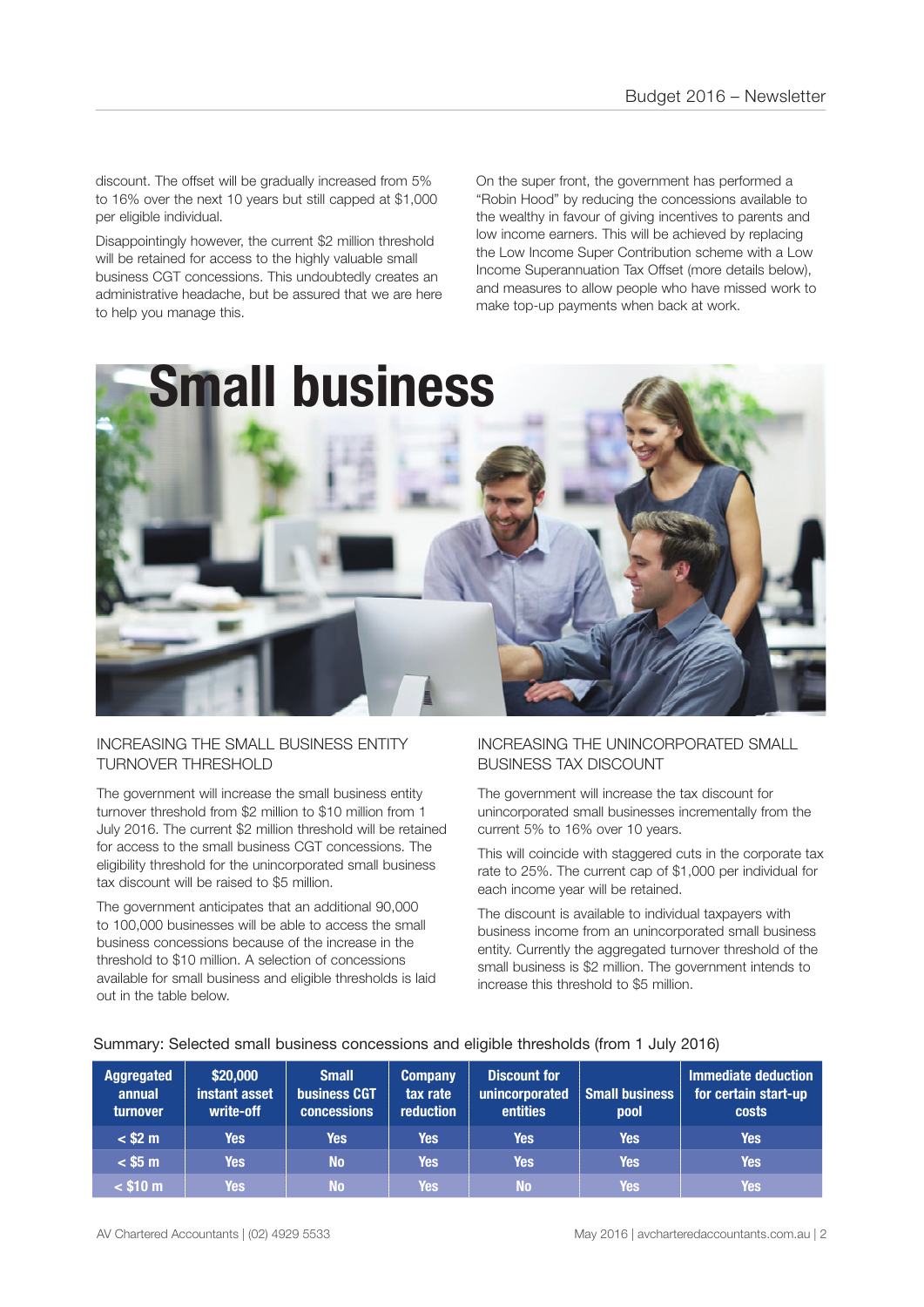

#### REDUCING THE COMPANY TAX RATE TO 25%

The government will reduce the company tax rate to 25% over 10 years. The rate will firstly be reduced to 27.5%, and then it will be reduced progressively to 25% in 2026-27. Dividends will be frankable in line with the rate of tax paid by the company.

The initial 27.5% rate will be implemented progressively from 2016-17 to 2022-23 based on the company's annual aggregated turnover:

| <b>Annual aggregated</b><br>turnover threshold | Income year in which<br>the 27.5% rate will apply |
|------------------------------------------------|---------------------------------------------------|
| Less than \$10 million                         | 2016-17                                           |
| \$25 million                                   | 2017-18                                           |
| \$50 million                                   | 2018-19                                           |
| \$100 million                                  | 2019-20                                           |
| \$250 million                                  | 2020-21                                           |
| \$500 million                                  | 2021-22                                           |
| billion                                        | 2022-23                                           |

Once all companies are at a rate of 27.5%, the rate will be progressively reduced to 25% in 2026-27:

| Income year | <b>Tax rate</b> |
|-------------|-----------------|
| 2022-23     | 27.5%           |
| 2023-24     | 27.5%           |
| 2024-25     | 27%             |
| 2025-26     | 26%             |
| 2026-27     | 25%             |

#### AMENDMENTS TO DIVISION 7A

The government intends to make targeted amendments to improve the operation and administration of Division 7A (that is, the deemed dividend regime that applies to private companies). The amendments will apply from 1 July 2018 and will include:

- a self-correction mechanism for inadvertent breaches of Division 7A
- **•** appropriate safe harbour rules to provide certainty
- **Ex simplified Division 7A loan arrangements; and**
- a number of technical adjustments.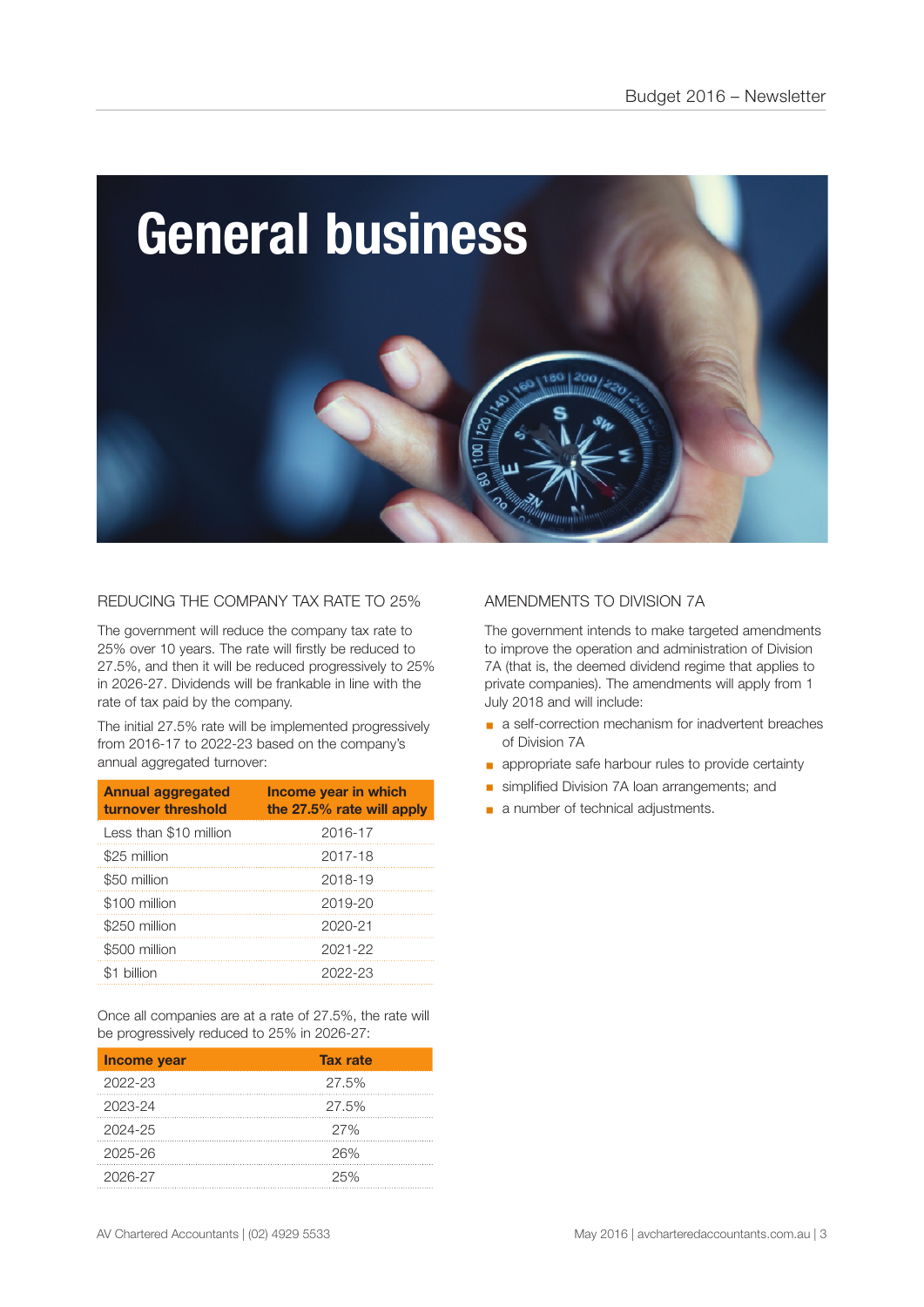

## **Individual tax**

RAISING THE 32.5% PERSONAL INCOME TAX THRESHOLD

The government will increase the 32.5% personal income tax threshold from \$80,000 to \$87,000 from 1 July 2016. This measure will reduce the marginal tax rate on incomes between \$80,000 and \$87,000 from 37% to 32.5%.

It is anticipated that this change will prevent around 500,000 taxpayers from moving into the 37% tax bracket. It will ensure that the average full-time wage earner will not move into the second highest tax bracket in the next three years.

### **Superannuation**

#### CONCESSIONAL CONTRIBUTIONS CAP WILL BE REDUCED

The annual cap on concessional superannuation contributions will be reduced to \$25,000 from 1 July 2017. There will be one cap for all taxpayers irrespective of their age. The cap is presently dependent on the age of the taxpayer as on 30 June of the previous financial year:

- under age 49 \$30,000
- aged 49 and over \$35,000

#### CATCH-UP CONCESSIONAL SUPERANNUATION CONTRIBUTIONS WILL BE ALLOWED

From 1 July 2017, individuals will be allowed to make additional concessional contributions where they have not reached their concessional contributions cap in previous years. Access to the unused cap amounts will be limited to individuals with a superannuation balance less than \$500,000. Amounts are carried forward on a rolling basis for a period of five consecutive years. Only unused amounts accrued from 1 July 2017 can be carried forward.

The government has recognised that annual concessional caps can limit the ability of people with interrupted work patterns to accumulate superannuation balances commensurate with those who do not take breaks from the workforce. Such individuals would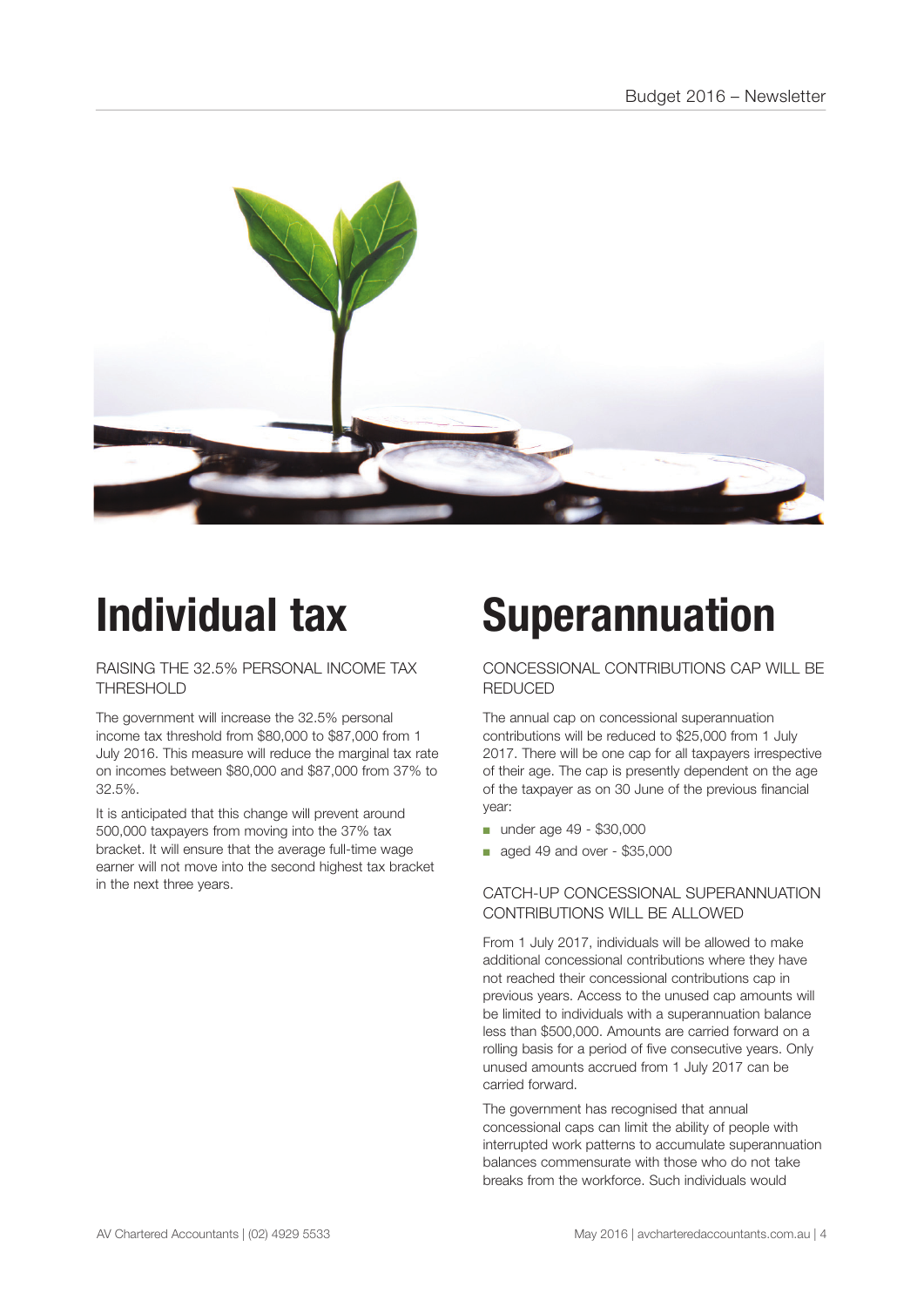include stay-at-home parents and/or carers. Allowing them to carry forward their unused concessional cap provides them with the opportunity to "catch up" if they have the capacity to do so, and choose to do so.

The measure will also apply to members of defined benefit schemes, although the Government said it will undertake consultation in this regard.

#### HARMONISING CONTRIBUTION RULES FOR THOSE AGED 65 TO 74

From 1 July 2017, existing restrictions on people aged 65 to 74 from making superannuation contributions for their retirement will be removed. People under the age of 75 will no longer have to satisfy a work test and will be able to receive spouse contributions.

This measure is intended to simplify the superannuation system for older Australians and allow them to increase their retirement savings, especially from sources that may not have been available to them before retirement, including from downsizing their home.

Currently a work test applies which requires individuals aged 65 or over to be in gainful employment for at least 40 hours within 30 consecutive days in a financial year before their super fund can accept any contributions for them. Therefore the introduction of this measure will effectively make the work test irrelevant past 1 July 2017.

#### PERSONAL SUPERANNUATION CONTRIBUTIONS WILL BE TAX DEDUCTIBLE

From 1 July 2017, all individuals up to age 75 will be able to claim an income tax deduction for personal superannuation contributions. This effectively allows all individuals, regardless of their employment circumstances, to make concessional superannuation contributions up to the concessional cap.

Beneficiaries of this change include:

- individuals who are partially self-employed and partially wage and salary earners; and
- individuals whose employers do not offer salary sacrifice arrangements.

Currently, there is a "maximum earnings as an employee" condition that needs to be satisfied in order to claim a deduction for personal superannuation contributions. Broadly, less than 10% of the total of a taxpayer's assessable income, reportable fringe benefits and reportable superannuation contributions may be in relation to an eligible employment activity. This essentially means that many self-employed professionals who work independently but are deemed employees under the superannuation guarantee law cannot make further voluntary deductible contributions to super.

#### A NEW LIFETIME CAP FOR NON-CONCESSIONAL SUPERANNUATION CONTRIBUTIONS

The government will introduce a \$500,000 lifetime nonconcessional contributions cap. This lifetime cap will be available to all Australians up to and including the age of 74. For taxpayers aged 75 and more existing rules will remain – only mandated contributions can be accepted by their superannuation fund.

The cap will take into account all non-concessional contributions made on or after 1 July 2007. This is the time from which the ATO has reliable contributions records. The measure will commence at 7.30pm (AEST) on 3 May 2016.

Contributions made before commencement cannot result in an excess. However, excess contributions made after commencement will need to be removed, otherwise penalty tax will apply. The cap will be indexed to average weekly ordinary time earnings. The cap will replace the existing annual non-concessional contributions caps of \$180,000 a year (or \$540,000 every three years for individuals aged under 65).

Existing arrangements in respect of CGT cap (set at \$1.415 million for 2016-17 financial year) will be retained. Effectively this means that small business taxpayers eligible for CGT concessions can place proceeds from realising their business into the superannuation system.

#### IMPROVING SUPERANNUATION BALANCES OF LOW INCOME SPOUSES

From 1 July 2017, the Government will increase access to the low income spouse superannuation tax offset by raising the income threshold for the low income spouse from \$10,800 to \$37,000.

#### A NEW LOW INCOME SUPERANNUATION TAX OFFSET (LISTO)

The government will introduce a Low Income Superannuation Tax Offset (LISTO) to reduce tax on super contributions for low income earners, from 1 July 2017. The LISTO is a non-refundable tax offset for superannuation funds, based on the tax paid on concessional contributions made on behalf of low income earners. The offset will be capped at \$500.

The LISTO will apply to fund members with adjusted taxable income up to \$37,000 that have had a concessional contribution made on their behalf. This measure is to ensure that low income earners do not pay more tax on savings placed into superannuation than on income earned outside of superannuation.

The measure essentially extends the operation of low income superannuation contribution (LISC) under another name. The incumbent LISC is set to expire on 30 June 2017.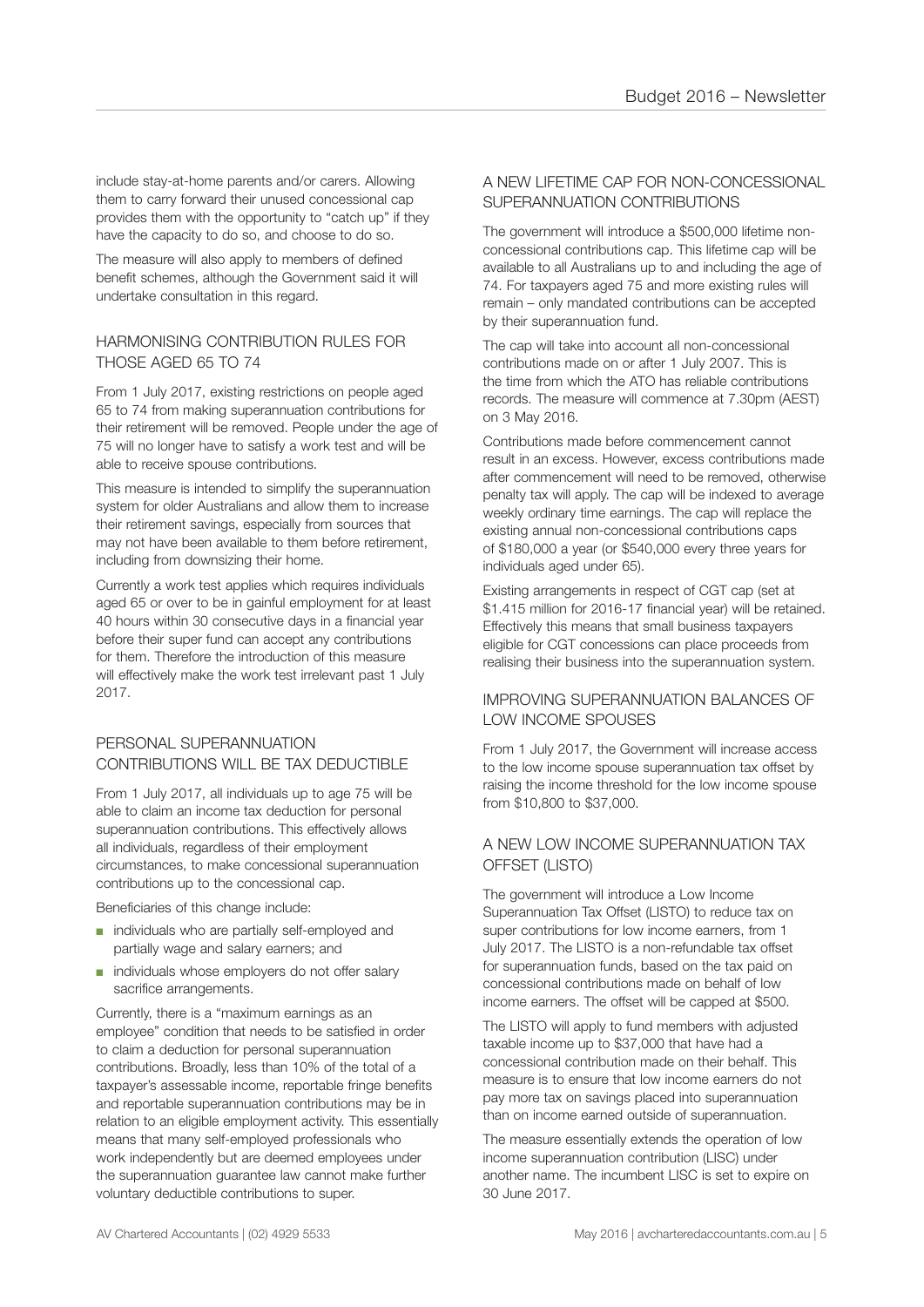### **Transitioning** to retire?  $\bigcirc$

The tax exemption on earnings of assets supporting a TRIS will be removed from 1 July 2017

#### HIGH INCOME SUPER CONTRIBUTION TAX THRESHOLD WILL BE REDUCED

From 1 July 2017, the threshold at which high income earners pay additional 15% contributions tax on concessional contributions (known as Division 293) will be reduced from \$300,000 to \$250,000. This measure is designed to improve sustainability and fairness in the superannuation system by limiting the effective tax concessions provided to high income individuals.

#### PENSION PHASE MEASURES

#### Introducing a new \$1.6 million superannuation transfer balance cap

The government will introduce a \$1.6 million transfer balance cap on the total amount of accumulated superannuation an individual can transfer into the retirement phase. This cap will take effect on 1 July 2017. Subsequent earnings on these balances will not be restricted.

Where an individual accumulates amounts of more than \$1.6 million, they will be able to maintain this excess amount in an accumulation phase account, where earnings will be taxed at 15%.

This cap will limit the extent to which the tax-free benefits of retirement phase accounts can be used by high wealth individuals. It will effectively force funds in excess of \$1.6 million either to remain in accumulation phase with investment earnings taxed at 15% or to be taken out of the superannuation system completely if members wish to do so.

Members already in the retirement phase with balances above \$1.6 million will be required to reduce their balance to \$1.6 million by 1 July 2017. Excess balances may be converted to superannuation accumulation phase accounts.

Transferred amounts exceeding the \$1.6 million cap (including earnings on these excess transferred amounts) will be taxed, similar to the tax treatment that applies to excess non-concessional contributions. The amount of cap space remaining for a member seeking to make more than one transfer into a retirement phase account will be determined by apportionment.

Commensurate treatment for members of defined benefit schemes will be achieved through changes to the tax arrangements for pension amounts over \$100,000. However the government said it will undertake consultation on the implementation of this measure.

#### Transition to Retirement Income **Streams**

The government will remove the tax exemption on earnings of assets supporting Transition to Retirement Income Streams (TRIS) from 1 July 2017. Currently, earnings on superannuation balances that support a TRIS pension are exempt from income tax of 15% applicable to investment earnings in the accumulation phase

The government will also remove a rule that allows individuals to treat certain superannuation income stream payments as lump sums for tax purposes. These measures are expected to remove the attractiveness of TRIS pensions as a tax planning device.

#### SUPERANNUATION DEATH BENEFITS: REMOVING THE ANTI-DETRIMENT PROVISION

From 1 July 2017, the anti-detriment provision will be removed. This can effectively result in a refund of a member's lifetime super contributions tax payments into an estate, where the beneficiary is the dependant (spouse, former spouse or child) of the member. According to the government, currently this provision is inconsistently applied by super funds.

Removing the anti-detriment provision will better align the treatment of lump sum death benefits across all super funds and the treatment of bequests outside of super. Lump sum death benefits to dependants will remain tax free.